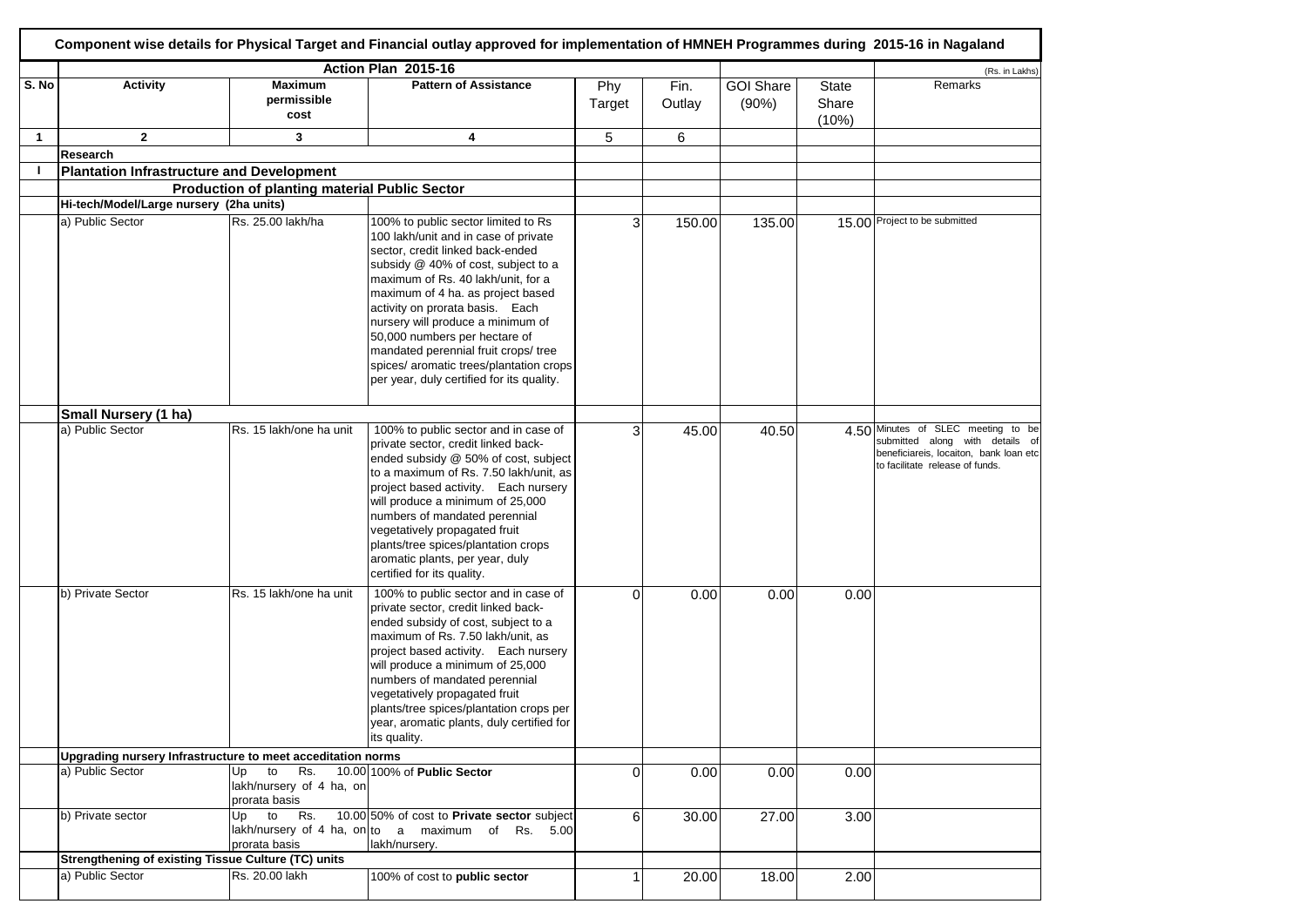|              |                                                   |                                                  | Component wise details for Physical Target and Financial outlay approved for implementation of HMNEH Programmes during 2015-16 in Nagaland                                                                                                                                                                                                            |                |        |                  |                |                |
|--------------|---------------------------------------------------|--------------------------------------------------|-------------------------------------------------------------------------------------------------------------------------------------------------------------------------------------------------------------------------------------------------------------------------------------------------------------------------------------------------------|----------------|--------|------------------|----------------|----------------|
|              |                                                   |                                                  | Action Plan 2015-16                                                                                                                                                                                                                                                                                                                                   |                |        |                  |                | (Rs. in Lakhs) |
| S. No        | <b>Activity</b>                                   | <b>Maximum</b>                                   | <b>Pattern of Assistance</b>                                                                                                                                                                                                                                                                                                                          | Phy            | Fin.   | <b>GOI Share</b> | <b>State</b>   | Remarks        |
|              |                                                   | permissible<br>cost                              |                                                                                                                                                                                                                                                                                                                                                       | Target         | Outlay | (90%)            | Share<br>(10%) |                |
| $\mathbf{1}$ | $\overline{2}$                                    | 3                                                | 4                                                                                                                                                                                                                                                                                                                                                     | 5              | 6      |                  |                |                |
|              | b) Private sector                                 | Rs. 20.00 lakh                                   | 50% of cost to private sector                                                                                                                                                                                                                                                                                                                         | $\Omega$       | 0.00   | 0.00             | 0.00           |                |
|              |                                                   |                                                  |                                                                                                                                                                                                                                                                                                                                                       |                |        |                  |                |                |
|              | Sub-total Planting material                       |                                                  |                                                                                                                                                                                                                                                                                                                                                       | 12.00          | 245.00 | 220.50           | 24.50          |                |
| $\mathbf{2}$ |                                                   | Establishment of new gardens / Area Expansion    |                                                                                                                                                                                                                                                                                                                                                       |                |        |                  |                |                |
|              |                                                   |                                                  |                                                                                                                                                                                                                                                                                                                                                       |                |        |                  |                |                |
|              |                                                   | maximum area of 4 ha per beneficiary)            | Fruit crops other than cost intensive crops using normal spacing (For a                                                                                                                                                                                                                                                                               |                |        |                  |                |                |
|              | <b>Fruits - Perennials</b>                        |                                                  |                                                                                                                                                                                                                                                                                                                                                       |                |        |                  |                |                |
|              | (a) Cost intensive crops                          |                                                  |                                                                                                                                                                                                                                                                                                                                                       |                |        |                  |                |                |
|              |                                                   | Fruit crops like Grape, Kiwi, Passion fruit etc. |                                                                                                                                                                                                                                                                                                                                                       |                |        |                  |                |                |
|              | a) Integrated package with drip Rs. 4.00 lakh/ha. |                                                  | Maximum of Rs. 1.60 lakh/- per ha.                                                                                                                                                                                                                                                                                                                    | 35             | 42.00  | 37.80            | 4.20           |                |
|              | irrigation and trellis. (Kiwi)                    |                                                  | (40% of cost) for meeting the<br>expenditure on planting material and<br>cost of material for drip irrigation,<br>trellies and INM/IPM, in 3<br>installments of 60:20:20 subject to                                                                                                                                                                   |                |        |                  |                |                |
|              |                                                   |                                                  | survival rate of 75% in 2 <sup>nd</sup> year and<br>90% in 3rd year).                                                                                                                                                                                                                                                                                 |                |        |                  |                |                |
|              | <b>Sub Total Integrated</b>                       |                                                  |                                                                                                                                                                                                                                                                                                                                                       | 35             | 42.00  | 37.80            | 4.20           |                |
|              | ii) Passion fruit without                         | Rs. 1.25 lakh/ha                                 | Maximum of Rs. 0.50 lakh/ha (40% of                                                                                                                                                                                                                                                                                                                   | 90             | 33.75  | 30.38            | 3.38           |                |
|              | integration                                       |                                                  | cost) for meeting the expenditure on<br>material<br>and cost of<br>planting<br>INM/IPM in three installments of<br>60:20:20 subject to survival rate of<br>75% in 2 <sup>nd</sup> year and 90% in 3rd year.<br>For (a) and (b) above, in the case of<br>TSP areas, Andaman & Nicobar and<br>Lakshadweep Islands, assistance will<br>be @ 50% of cost. |                |        |                  |                |                |
|              | Sub Total without Integrated                      |                                                  |                                                                                                                                                                                                                                                                                                                                                       | 90             | 33.75  | 30.38            | 3.38           |                |
|              | Maintenance with Integration                      |                                                  |                                                                                                                                                                                                                                                                                                                                                       |                |        |                  |                |                |
|              | 1st Year                                          |                                                  |                                                                                                                                                                                                                                                                                                                                                       | 20             | 8.00   | 7.20             | 0.80           |                |
|              | 2nd Year                                          |                                                  |                                                                                                                                                                                                                                                                                                                                                       |                | 0.00   | 0.00             | 0.00           |                |
|              | Maintenance without Integration                   |                                                  |                                                                                                                                                                                                                                                                                                                                                       |                |        |                  |                |                |
|              | 1st Year                                          |                                                  |                                                                                                                                                                                                                                                                                                                                                       | 40             | 5.00   | 4.50             | 0.50           |                |
|              | 2nd Year                                          |                                                  |                                                                                                                                                                                                                                                                                                                                                       | 225            | 28.13  | 25.31            | 2.81           |                |
|              | <b>Sub Total Maintenance</b>                      |                                                  |                                                                                                                                                                                                                                                                                                                                                       | 285            | 41.13  | 37.01            | 4.11           |                |
|              | ii) Strawberry                                    |                                                  |                                                                                                                                                                                                                                                                                                                                                       |                |        |                  |                |                |
|              | Maintenance without Integration                   |                                                  |                                                                                                                                                                                                                                                                                                                                                       |                |        |                  |                |                |
|              | 1st Year                                          |                                                  |                                                                                                                                                                                                                                                                                                                                                       | $\overline{0}$ | 0.00   | 0.00             | 0.00           |                |
|              | 2nd Year                                          |                                                  |                                                                                                                                                                                                                                                                                                                                                       | $\overline{0}$ | 0.00   | 0.00             | 0.00           |                |
|              | iii) Banana (sucker)                              |                                                  |                                                                                                                                                                                                                                                                                                                                                       |                |        |                  |                |                |
|              | Integrated package with Rs. 2.00 lakh/ha<br>a)    |                                                  | Maximum of Rs. 0.80 lakh/ha (40% of                                                                                                                                                                                                                                                                                                                   | $\Omega$       | 0.00   | 0.00             | 0.00           |                |
|              | drip irrigation.                                  |                                                  | the cost) for meeting expenditure on<br>planting material, drip irrigation and<br>cost of material for INM/IPM, in 2<br>installments (75:25).                                                                                                                                                                                                         |                |        |                  |                |                |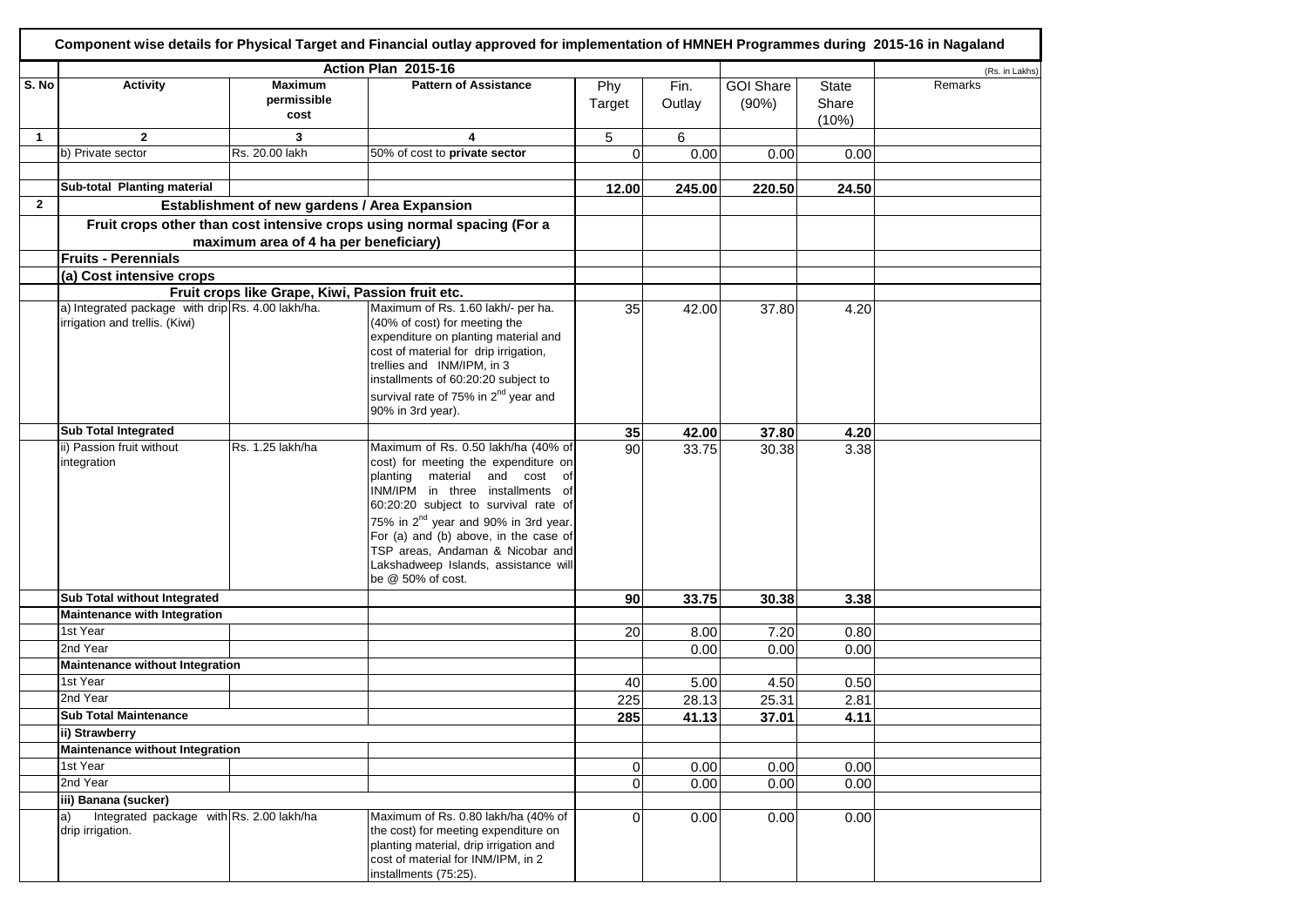|       |                                                |                                       | Component wise details for Physical Target and Financial outlay approved for implementation of HMNEH Programmes during 2015-16 in Nagaland                                                                                                                                                                                     |                 |                |                           |                                |                |
|-------|------------------------------------------------|---------------------------------------|--------------------------------------------------------------------------------------------------------------------------------------------------------------------------------------------------------------------------------------------------------------------------------------------------------------------------------|-----------------|----------------|---------------------------|--------------------------------|----------------|
|       |                                                |                                       | Action Plan 2015-16                                                                                                                                                                                                                                                                                                            |                 |                |                           |                                | (Rs. in Lakhs) |
| S. No | <b>Activity</b>                                | <b>Maximum</b><br>permissible<br>cost | <b>Pattern of Assistance</b>                                                                                                                                                                                                                                                                                                   | Phy<br>Target   | Fin.<br>Outlay | <b>GOI Share</b><br>(90%) | <b>State</b><br>Share<br>(10%) | Remarks        |
| 1     | $\mathbf{2}$                                   | 3                                     | 4                                                                                                                                                                                                                                                                                                                              | 5               | 6              |                           |                                |                |
|       | b) Without integration                         | Rs.87,500/ha                          | Maximum of Rs. 0.35 lakh/ha (40% of                                                                                                                                                                                                                                                                                            | 210             | 68.91          | 62.02                     | 6.89                           |                |
|       |                                                |                                       | cost) for meeting the expenditure on<br>planting material and cost of<br>INM/IPM in 2 installments (75:25).<br>For (a) and (b) above, in the case of<br>TSP areas, Andaman & Nicobar and<br>Lakshadweep Islands, assistance will<br>be @ 50% of cost in 2 installments.                                                        |                 |                |                           |                                |                |
|       | <b>Sub Total</b>                               |                                       |                                                                                                                                                                                                                                                                                                                                | 210             | 68.91          | 62.02                     | 6.89                           |                |
|       | Maintenance without Integration                |                                       |                                                                                                                                                                                                                                                                                                                                |                 |                |                           |                                |                |
|       | 1st Year                                       |                                       |                                                                                                                                                                                                                                                                                                                                | 75              | 8.20           | 7.38                      | 0.82                           |                |
|       | <b>Sub Total Maintenance</b>                   |                                       |                                                                                                                                                                                                                                                                                                                                | $\overline{75}$ | 8.20           | 7.38                      | 0.82                           |                |
|       | iv) Pineapple (sucker)                         |                                       |                                                                                                                                                                                                                                                                                                                                |                 |                |                           |                                |                |
|       | b) Without integration                         | Rs.87,500/ha                          | Maximum of Rs. 0.35 lakh/ha (40% of<br>cost) for meeting the expenditure on<br>planting material and cost of<br>INM/IPM in 2 installments (75:25).<br>For (a) and (b) above, in the case of<br>TSP areas, Andaman & Nicobar and<br>Lakshadweep Islands, assistance will<br>be @ 50% of cost in 2 installments<br>(75:25).      | 210             | 68.91          | 62.02                     | 6.89                           |                |
|       | <b>Sub Total</b>                               |                                       |                                                                                                                                                                                                                                                                                                                                | 210             | 68.91          | 62.02                     | 6.89                           |                |
|       | Maintenance without Integration                |                                       |                                                                                                                                                                                                                                                                                                                                |                 |                |                           |                                |                |
|       | 1st Year                                       |                                       |                                                                                                                                                                                                                                                                                                                                | 150             | 16.41          | 14.77                     | 1.64                           |                |
|       | v) Banana (TC)<br>b) Without integration       | Rs. 1.25 lakh/ha.                     | Max. of Rs. 0.50 lakh per ha, (40% of<br>cost) for meeting the expenditure on<br>planting material and cost of<br>INM/IPM in 2 installments (75:25).<br>For (a) and (b) above, in the case of<br>TSP areas, Andaman & Nicobar and<br>Lakshadweep Islands, assistance will<br>be @ 50% of cost in 2 installments<br>$(75:25)$ . | 35              | 16.41          | 14.77                     | 1.64                           |                |
|       | <b>Sub Total</b>                               |                                       |                                                                                                                                                                                                                                                                                                                                | 35              | 16.41          | 14.77                     | 1.64                           |                |
|       | Maintenance without Integration                |                                       |                                                                                                                                                                                                                                                                                                                                |                 |                |                           |                                |                |
|       | 1st Year                                       |                                       |                                                                                                                                                                                                                                                                                                                                | 30              | 4.69           | 4.22                      | 0.47                           |                |
|       | <b>Sub Total Maintenance</b>                   |                                       |                                                                                                                                                                                                                                                                                                                                | 30              | 4.69           | 4.22                      | 0.47                           |                |
|       | vii) Papaya                                    |                                       |                                                                                                                                                                                                                                                                                                                                |                 |                |                           |                                |                |
|       | a) Integrated package with<br>drip irrigation. | Rs. 2.00 lakh/ha.                     | Maximum of Rs. 0.80 lakh/ha (40% of<br>the cost) for meeting expenditure on<br>planting material, drip irrigation and<br>cost of material for INM/IPM, in 2<br>installments (75:25).                                                                                                                                           |                 | 0.00           | 0.00                      | 0.00                           |                |
|       | <b>Sub Total</b>                               |                                       |                                                                                                                                                                                                                                                                                                                                | $\mathbf{0}$    | 0.00           | 0.00                      | 0.00                           |                |
|       | <b>Maintenance with Integration</b>            |                                       |                                                                                                                                                                                                                                                                                                                                |                 |                |                           |                                |                |
|       | 1st Year                                       |                                       |                                                                                                                                                                                                                                                                                                                                | 8               | 2.00           | 1.80                      | 0.20                           |                |
|       | Maintenance without Integration                |                                       |                                                                                                                                                                                                                                                                                                                                |                 |                |                           |                                |                |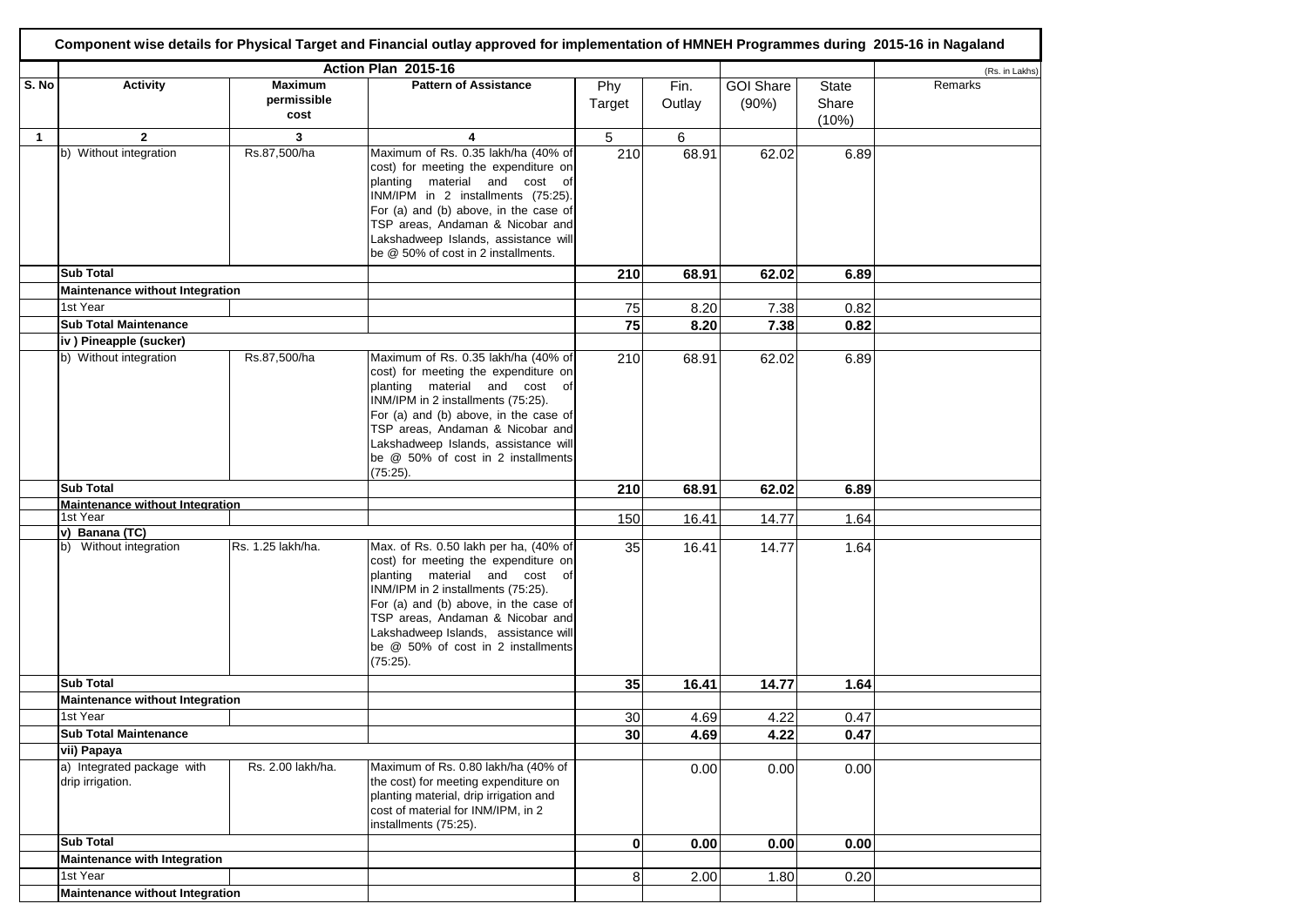|                |                                                                                   |                                                      | Component wise details for Physical Target and Financial outlay approved for implementation of HMNEH Programmes during 2015-16 in Nagaland                                                                                                                                                                                                                                                              |                 |                |                           |                                |                |
|----------------|-----------------------------------------------------------------------------------|------------------------------------------------------|---------------------------------------------------------------------------------------------------------------------------------------------------------------------------------------------------------------------------------------------------------------------------------------------------------------------------------------------------------------------------------------------------------|-----------------|----------------|---------------------------|--------------------------------|----------------|
|                |                                                                                   |                                                      | Action Plan 2015-16                                                                                                                                                                                                                                                                                                                                                                                     |                 |                |                           |                                | (Rs. in Lakhs) |
| S. No          | <b>Activity</b>                                                                   | <b>Maximum</b><br>permissible<br>cost                | <b>Pattern of Assistance</b>                                                                                                                                                                                                                                                                                                                                                                            | Phy<br>Target   | Fin.<br>Outlay | <b>GOI Share</b><br>(90%) | <b>State</b><br>Share<br>(10%) | Remarks        |
| $\mathbf{1}$   | $\overline{2}$                                                                    | $\mathbf{3}$                                         | 4                                                                                                                                                                                                                                                                                                                                                                                                       | 5               | 6              |                           |                                |                |
|                | 1st Year                                                                          |                                                      |                                                                                                                                                                                                                                                                                                                                                                                                         | $\mathbf 0$     | 0.00           | 0.00                      | 0.00                           |                |
|                | <b>Total maintanance</b>                                                          |                                                      |                                                                                                                                                                                                                                                                                                                                                                                                         | 8               | 2.00           | 1.80                      | 0.20                           |                |
|                | ix) High density planting (mango, guava, litchi, pomegranate, apple, citrus etc). |                                                      |                                                                                                                                                                                                                                                                                                                                                                                                         |                 |                |                           |                                |                |
|                | <b>Sub Total Integrated</b>                                                       |                                                      |                                                                                                                                                                                                                                                                                                                                                                                                         | $\mathbf{0}$    | 0.00           | 0.00                      | 0.00                           |                |
|                | b) Without Integration.                                                           | Rs. 1.00 lakh/ha.                                    | Maximum of Rs. 0.40 lakh/ha (40% of<br>the cost) for meeting the expenditure<br>on planting material and cost of<br>INM/IPM in 3 installments (60:20:20).<br>For (a) and (b) above, in the case of<br>TSP areas, Andaman & Nicobar and<br>Lakshadweep Islands, assistance will<br>be @ 50% of cost in 3 installments of<br>60:20:20 subject to survival rate of<br>75% in 2nd year and 90% in 3rd year) |                 | 0.00           | 0.00                      | 0.00                           |                |
|                | i) Citrus/Mandrain                                                                | --do--                                               | --do--                                                                                                                                                                                                                                                                                                                                                                                                  | 230             | 69.00          | 62.10                     | 6.90                           |                |
|                | ii) Mango                                                                         | --do--                                               | $-do-$                                                                                                                                                                                                                                                                                                                                                                                                  | 30              | 9.00           | 8.10                      | 0.90                           |                |
|                | iii) Litchi                                                                       | --do--                                               | --do--                                                                                                                                                                                                                                                                                                                                                                                                  | 40              | 12.00          | 10.80                     | 1.20                           |                |
|                | iv) Apple                                                                         | --do--                                               | --do--                                                                                                                                                                                                                                                                                                                                                                                                  | $\overline{30}$ | 9.00           | 8.10                      | 0.90                           |                |
|                | v) Plum                                                                           | --do--                                               | --do--                                                                                                                                                                                                                                                                                                                                                                                                  |                 | 0.00           | 0.00                      | 0.00                           |                |
|                | Sub Total without Integrated                                                      |                                                      |                                                                                                                                                                                                                                                                                                                                                                                                         | 330             | 99.00          | 89.10                     | 9.90                           |                |
|                | Maintenance without Integration                                                   |                                                      |                                                                                                                                                                                                                                                                                                                                                                                                         |                 |                |                           |                                |                |
|                | 1st Year                                                                          |                                                      |                                                                                                                                                                                                                                                                                                                                                                                                         | 300             | 30.00          | 27.00                     | 3.00                           |                |
|                | 2nd Year                                                                          |                                                      |                                                                                                                                                                                                                                                                                                                                                                                                         | 300             | 30.00          | 27.00                     | 3.00                           |                |
|                | <b>Sub Total Maintenance</b>                                                      |                                                      |                                                                                                                                                                                                                                                                                                                                                                                                         | 600             | 60.00          | 54.00                     | 6.00                           |                |
|                | (b) Fruit crops other than cost intensive crops using normal spacing              |                                                      |                                                                                                                                                                                                                                                                                                                                                                                                         |                 |                |                           |                                |                |
|                | Sub total other                                                                   |                                                      |                                                                                                                                                                                                                                                                                                                                                                                                         | $\mathbf{0}$    | 0.00           | 0.00                      | 0.00                           |                |
|                | Maintenance without Integration                                                   |                                                      |                                                                                                                                                                                                                                                                                                                                                                                                         |                 |                |                           |                                |                |
|                | 1st Year                                                                          |                                                      |                                                                                                                                                                                                                                                                                                                                                                                                         |                 | 0.00           | 0.00                      | 0.00                           |                |
|                | 2nd Year                                                                          |                                                      |                                                                                                                                                                                                                                                                                                                                                                                                         | 225             | 13.50          | 12.15                     | 1.35                           |                |
|                | <b>Sub Total Maintenance</b>                                                      |                                                      |                                                                                                                                                                                                                                                                                                                                                                                                         | 225             | 13.50          | 12.15                     | 1.35                           |                |
|                |                                                                                   | Vegetable (For maximum area of 2 ha per beneficiary) |                                                                                                                                                                                                                                                                                                                                                                                                         |                 |                |                           |                                |                |
|                | Hybrid                                                                            | Rs.50,000/ha                                         | 40% of cost in general areas                                                                                                                                                                                                                                                                                                                                                                            | 480             | 120.00         | 108.00                    | 12.00                          |                |
|                | Sub-total                                                                         |                                                      |                                                                                                                                                                                                                                                                                                                                                                                                         | 480             | 120.00         | 108.00                    | 12.00                          |                |
| $\overline{4}$ | Spices (For a maximum area of 4 ha per beneficiary)                               |                                                      |                                                                                                                                                                                                                                                                                                                                                                                                         |                 |                |                           |                                |                |
|                |                                                                                   |                                                      |                                                                                                                                                                                                                                                                                                                                                                                                         |                 |                |                           |                                |                |
|                | Seed spice                                                                        | Rs.30,000/ha                                         | Maximum of Rs. 12,000/- per ha.<br>(40% of cost) for meeting the<br>expenditure on planting material and<br>cost of material for INM/IPM etc).                                                                                                                                                                                                                                                          | 200             | 30.00          | 27.00                     | 3.00                           |                |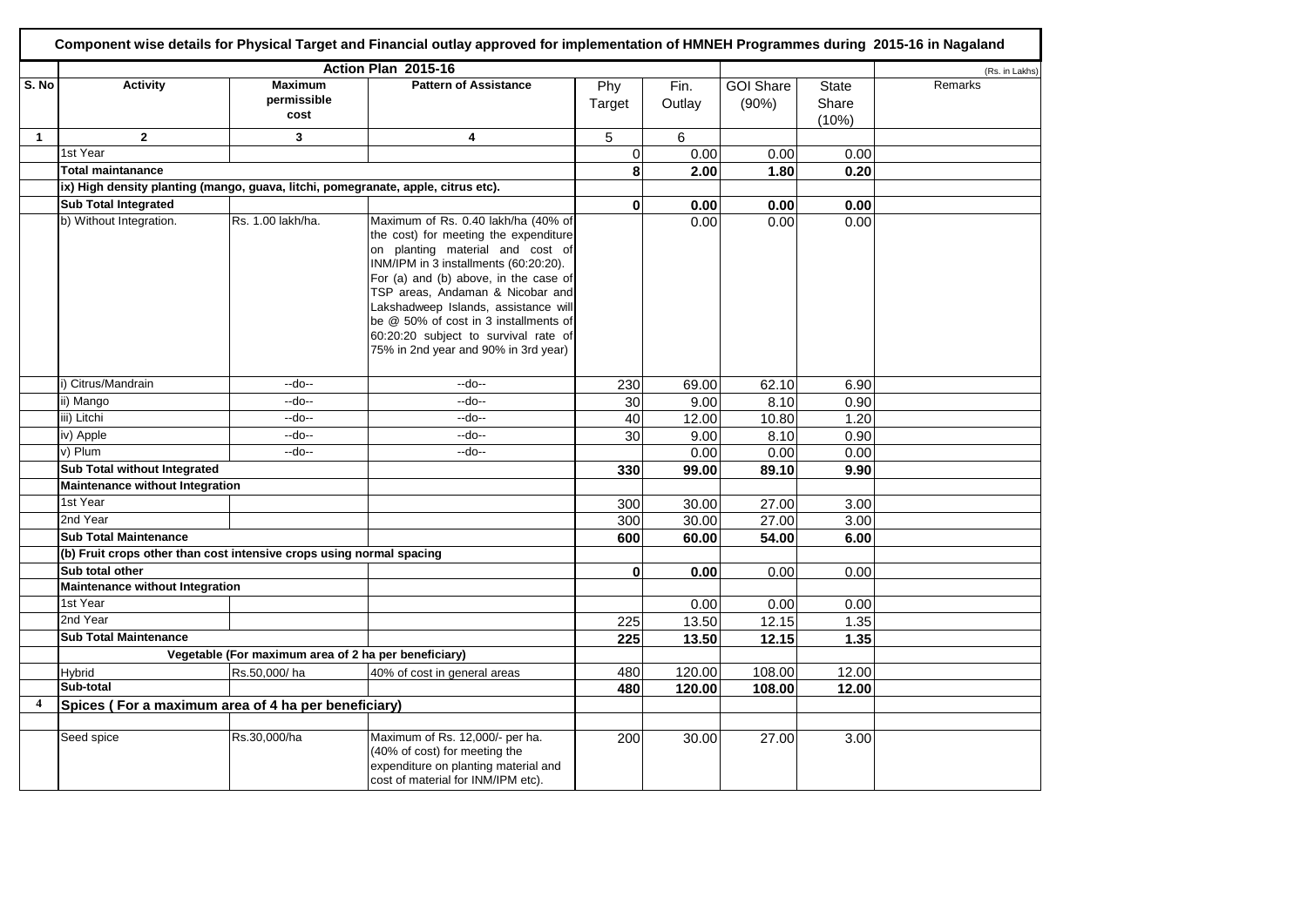|              |                                                               |                     | Component wise details for Physical Target and Financial outlay approved for implementation of HMNEH Programmes during 2015-16 in Nagaland                                                                                                                                                                                                                                                                       |          |        |                  |                |                |
|--------------|---------------------------------------------------------------|---------------------|------------------------------------------------------------------------------------------------------------------------------------------------------------------------------------------------------------------------------------------------------------------------------------------------------------------------------------------------------------------------------------------------------------------|----------|--------|------------------|----------------|----------------|
|              |                                                               |                     | Action Plan 2015-16                                                                                                                                                                                                                                                                                                                                                                                              |          |        |                  |                | (Rs. in Lakhs) |
| S. No        | <b>Activity</b>                                               | <b>Maximum</b>      | <b>Pattern of Assistance</b>                                                                                                                                                                                                                                                                                                                                                                                     | Phy      | Fin.   | <b>GOI Share</b> | <b>State</b>   | Remarks        |
|              |                                                               | permissible<br>cost |                                                                                                                                                                                                                                                                                                                                                                                                                  | Target   | Outlay | (90%)            | Share<br>(10%) |                |
| $\mathbf{1}$ | $\mathbf{2}$                                                  | 3                   | 4                                                                                                                                                                                                                                                                                                                                                                                                                | 5        | 6      |                  |                |                |
|              | <b>Perennial spices</b><br>(black pepper)                     | Rs. 50,000/ha       | Maximum of Rs. 20,000/- per ha<br>@40% of cost) for meeting the                                                                                                                                                                                                                                                                                                                                                  | 200      | 50.00  | 45.00            | 5.00           |                |
|              |                                                               |                     | expenditure on planting material and<br>cost of material for INM/IPM etc.<br>For (i) and (ii) above, in the case of<br>TSP areas, Andaman and<br>Lakshadweep Islands, assistance will<br>be @ 50% of cost.                                                                                                                                                                                                       |          |        |                  |                |                |
|              | Sub-total                                                     |                     |                                                                                                                                                                                                                                                                                                                                                                                                                  | 400      | 80.00  | 72.00            | 8.00           |                |
|              | Aromatic Plants (For a maximum area of 4 ha per beneficiary)  |                     |                                                                                                                                                                                                                                                                                                                                                                                                                  |          |        |                  |                |                |
|              | (a) Cost intensive aromatic plant Rs. 1,00,000/ha             |                     | 40% of cost, subject to a maximum of                                                                                                                                                                                                                                                                                                                                                                             | 35.0     | 17.50  | 15.75            | 1.75           |                |
|              |                                                               |                     | Rs.40,000/- per ha, for meeting the<br>expenditure on planting material and<br>cost of material for INM/IPM etc.                                                                                                                                                                                                                                                                                                 |          |        |                  |                |                |
|              | Sub-total                                                     |                     |                                                                                                                                                                                                                                                                                                                                                                                                                  | 35.0     | 17.50  | 15.75            | 1.75           |                |
|              | Plantation crops (For a maximum area of 4 ha per beneficiary) |                     |                                                                                                                                                                                                                                                                                                                                                                                                                  |          |        |                  |                |                |
|              | <b>Cashew</b>                                                 |                     |                                                                                                                                                                                                                                                                                                                                                                                                                  |          |        |                  |                |                |
|              | b) Without integration                                        | Rs. 50,000/ha       | Rs.0.20 lakh per ha (40 % of cost)                                                                                                                                                                                                                                                                                                                                                                               |          | 0.00   | 0.00             | 0.00           |                |
|              |                                                               |                     | for meeting the expenditure on<br>planting material and cost of material<br>for INM/IPM in 3 installments of<br>60:20:20 subject to survival rate of<br>75% in second year and 90% in third<br>year for a maximum area of 4 ha per<br>beneficiary.<br>For<br>(a) and (b) above, in the case of TSP<br>areas, Andaman & Nicobar and<br>Lakshadweep Islands assistance will<br>be @ 50% of cost in 3 installments. |          |        |                  |                |                |
|              | Sub-total                                                     |                     |                                                                                                                                                                                                                                                                                                                                                                                                                  | 0        | 0.00   | 0.00             | 0.00           |                |
|              |                                                               | Maintenance I year  |                                                                                                                                                                                                                                                                                                                                                                                                                  |          |        |                  |                |                |
|              | Cashew                                                        | Rs. 40,000ha        | Maximum of Rs. 20,000/- per ha (50%<br>of cost for meeting the expenditure on<br>planting material and cost of material<br>for INM/IPM etc) in 3 installments of<br>60:20:20 subject to survival rate of<br>75% in second year and 90% in third<br>year for a maximum area of 4 ha                                                                                                                               | 100      | 5.00   | 4.50             | 0.50           |                |
|              | Cocoa inter Crop in Arecanut<br>Gardens                       | Rs. 40,000ha        | Maximum of Rs. 20,000/- per ha (50%<br>of cost for meeting the expenditure on<br>planting material and cost of material<br>for INM/IPM etc) in 3 installments of<br>60:20:20 subject to survival rate of<br>75% in second year and 90% in third<br>vear for a maximum area of 4 ha                                                                                                                               | $\Omega$ | 0.00   | 0.00             | 0.00           |                |
|              | <b>Sub-total Maintenance</b>                                  |                     |                                                                                                                                                                                                                                                                                                                                                                                                                  | 100.0    | 5.00   | 4.5              | 0.50           |                |
|              |                                                               | Maintenance II year |                                                                                                                                                                                                                                                                                                                                                                                                                  |          |        |                  |                |                |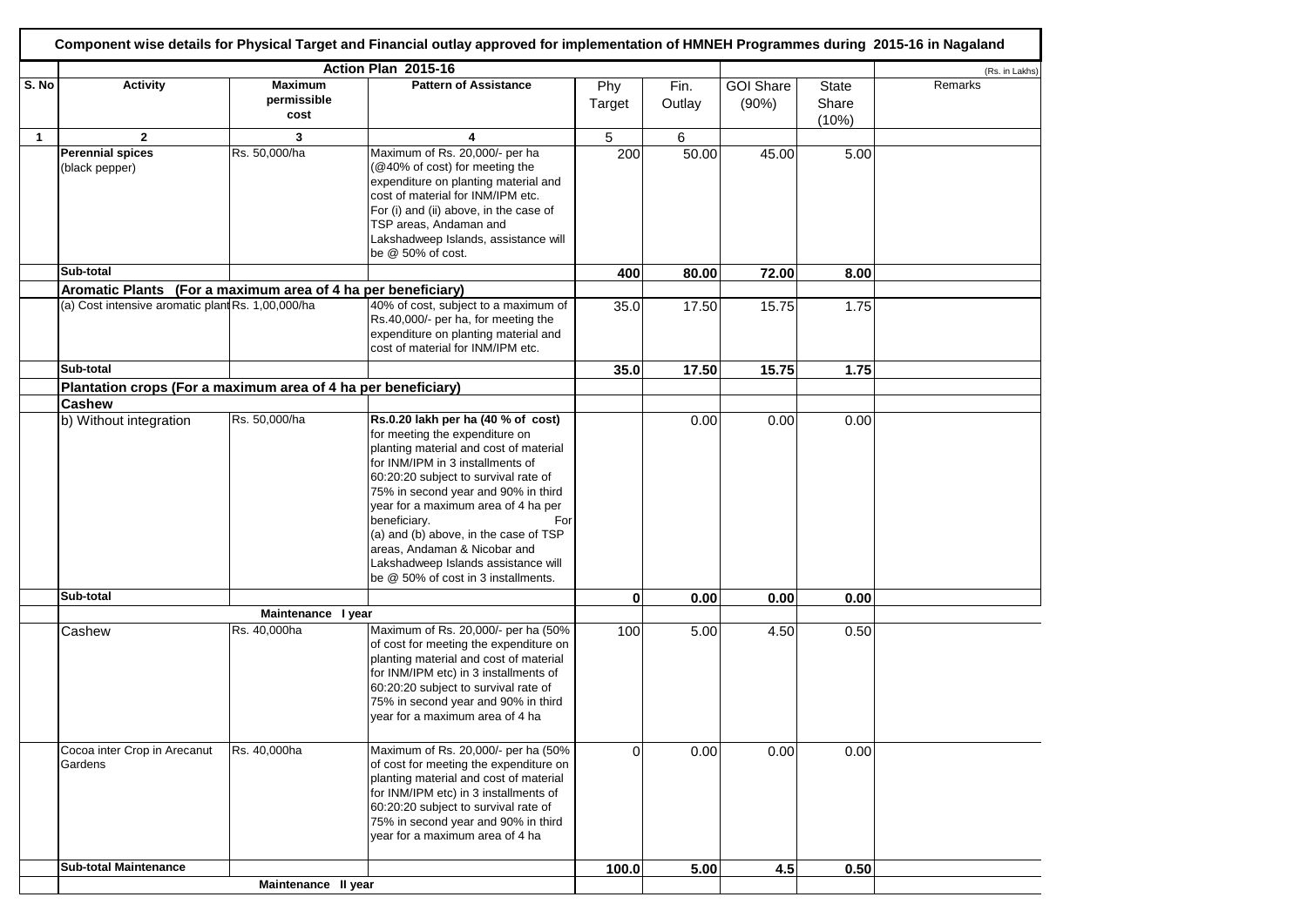|              |                                                                                          |                                          | Component wise details for Physical Target and Financial outlay approved for implementation of HMNEH Programmes during 2015-16 in Nagaland |                |        |                  |                |                                                        |
|--------------|------------------------------------------------------------------------------------------|------------------------------------------|--------------------------------------------------------------------------------------------------------------------------------------------|----------------|--------|------------------|----------------|--------------------------------------------------------|
|              |                                                                                          |                                          | Action Plan 2015-16                                                                                                                        |                |        |                  |                | (Rs. in Lakhs)                                         |
| S. No        | <b>Activity</b>                                                                          | <b>Maximum</b>                           | <b>Pattern of Assistance</b>                                                                                                               | Phy            | Fin.   | <b>GOI Share</b> | <b>State</b>   | Remarks                                                |
|              |                                                                                          | permissible<br>cost                      |                                                                                                                                            | Target         | Outlay | (90%)            | Share<br>(10%) |                                                        |
| $\mathbf{1}$ | $\mathbf{2}$                                                                             | 3                                        | 4                                                                                                                                          | 5              | 6      |                  |                |                                                        |
|              | Cashew                                                                                   | do                                       | do                                                                                                                                         | 400.0          | 20.00  | 18.00            | 2.00           |                                                        |
|              | Cashew                                                                                   | do                                       | do                                                                                                                                         |                | 0.00   | 0.00             | 0.00           |                                                        |
|              | <b>Sub-total Maintenance</b>                                                             |                                          |                                                                                                                                            | 500.0          | 25.00  | 22.50            | 2.50           |                                                        |
|              | <b>Grand Total Area Exp.</b>                                                             |                                          |                                                                                                                                            | 1825.00        | 546.47 | 491.82           | 54.65          |                                                        |
|              | <b>Grand Total Maintenance</b>                                                           |                                          |                                                                                                                                            | 1873.00        | 170.92 | 153.83           | 17.09          |                                                        |
|              | <b>Mushrooms</b>                                                                         |                                          |                                                                                                                                            |                |        |                  |                |                                                        |
|              |                                                                                          |                                          |                                                                                                                                            |                |        |                  |                |                                                        |
|              | <b>Production unit</b><br><b>Public Sector</b>                                           |                                          |                                                                                                                                            |                |        |                  |                |                                                        |
|              |                                                                                          | Rs. 20.00 lakh/ unit                     | 100% of the cost.                                                                                                                          | 1.0            | 20.00  | 18.00            | 2.00           |                                                        |
|              | <b>Private Sector</b>                                                                    | Rs. 20.00 lakh/ unit                     | 40% of cost for private sector, for<br>the<br>meeting<br>expenditure<br>on<br>infrastructure, as credit linked back<br>ended subsidy.      | 0.0            | 0.00   | 0.00             | 0.00           |                                                        |
|              | Spawn making unit                                                                        |                                          |                                                                                                                                            |                |        |                  |                |                                                        |
|              | <b>Public Sector</b>                                                                     | Rs. 15 lakh/ unit                        | 100% of the cost.                                                                                                                          | 1.0            | 15.00  | 13.50            | 1.50           |                                                        |
|              | <b>Private Sector</b>                                                                    | Rs. 15 lakh/ unit                        | 40% of cost for private sector, for                                                                                                        | 0.0            | 0.00   | 0.00             | 0.00           |                                                        |
|              |                                                                                          |                                          | the<br>meeting<br>expenditure<br>on<br>infrastructure, as credit linked back<br>ended subsidy.                                             |                |        |                  |                |                                                        |
|              | <b>Sub-total Mushroom</b>                                                                |                                          |                                                                                                                                            | 2.00           | 35.00  | 31.50            | 3.50           |                                                        |
| 5            | Rejuvenation/replacement of<br>senile plantation including<br>Canopy management. Mango   | Rs. 40,000/ha                            | 50% of the total cost subject to a<br>maximum of Rs. 20,000/ha limited to<br>two ha per beneficiary.                                       | 350            | 70.00  | 63.00            |                | 7.00 To be implemented as per guidelines<br>circulated |
|              | Sub-total                                                                                |                                          |                                                                                                                                            | 350            | 70.00  | 63.00            | 7.00           |                                                        |
|              | <b>Creation of Water resources</b>                                                       |                                          |                                                                                                                                            |                |        |                  |                |                                                        |
|              | <b>Community tanks</b>                                                                   |                                          |                                                                                                                                            |                |        |                  |                |                                                        |
|              | i) Community tanks/on farm ponds/on farm water reservoirs with use of<br>$3m$ ) -        |                                          | plastic/RCC lining - (10 ha. of command area, with pond size of 100m x 100m x                                                              |                |        |                  |                |                                                        |
|              | Community tanks/on farm ponds/on farm water reservoirs with use of<br>plastic/RCC lining |                                          |                                                                                                                                            |                |        |                  |                |                                                        |
|              | Plain areas                                                                              | Rs. 20.00 lakh in plain<br>areas         | 100% of cost for 10 ha command                                                                                                             | $\Omega$       | 0.0    | 0.00             | 0.00           |                                                        |
|              | Hilly areas.                                                                             | areas.                                   | Rs. 25 lakh/ unit for Hilly 100% of cost for 10 ha command                                                                                 | 9              | 225.00 | 202.50           | 22.50          |                                                        |
|              | ii) Water harvesting system for individuals- for storage of water in<br>20mx20mx3m       |                                          |                                                                                                                                            |                |        |                  |                |                                                        |
|              | Plain areas                                                                              | areas and                                | Rs. 1.50 lakh/unit in plain 50% of cost. Maintenance to be<br>ensured by the beneficiary.                                                  | $\overline{0}$ | 0.0    | 0.00             | 0.00           |                                                        |
|              | Hilly areas.                                                                             | areas                                    | Rs. 1.80 lakh/unit in hilly 50% of cost. Maintenance to be<br>ensured by the beneficiary.                                                  | 60             | 54.00  | 48.60            | 5.40           |                                                        |
|              | Sub-total                                                                                |                                          |                                                                                                                                            | 69             | 279.00 | 251.10           | 27.90          |                                                        |
| 5            |                                                                                          | Protected cultivation (area in hectares) |                                                                                                                                            |                |        |                  |                |                                                        |
|              | (b) Naturally ventilated system                                                          |                                          |                                                                                                                                            |                |        |                  |                |                                                        |
|              | (i) Tubular structur                                                                     | area 500 Sq. m)                          | Rs. 1060/Sq.m (up to 50% of the cost limited to 4000 Sq.m<br>per beneficiary.                                                              | 5.00           | 304.75 | 274.28           | 30.48          |                                                        |
|              | e) Anti Bird/Anti Hail Nets                                                              | Rs.35/- per Sq.m                         | 50% of cost limited to 5000 Sq.m per<br>beneficiary.                                                                                       |                | 0.00   | 0.00             | 0.00           |                                                        |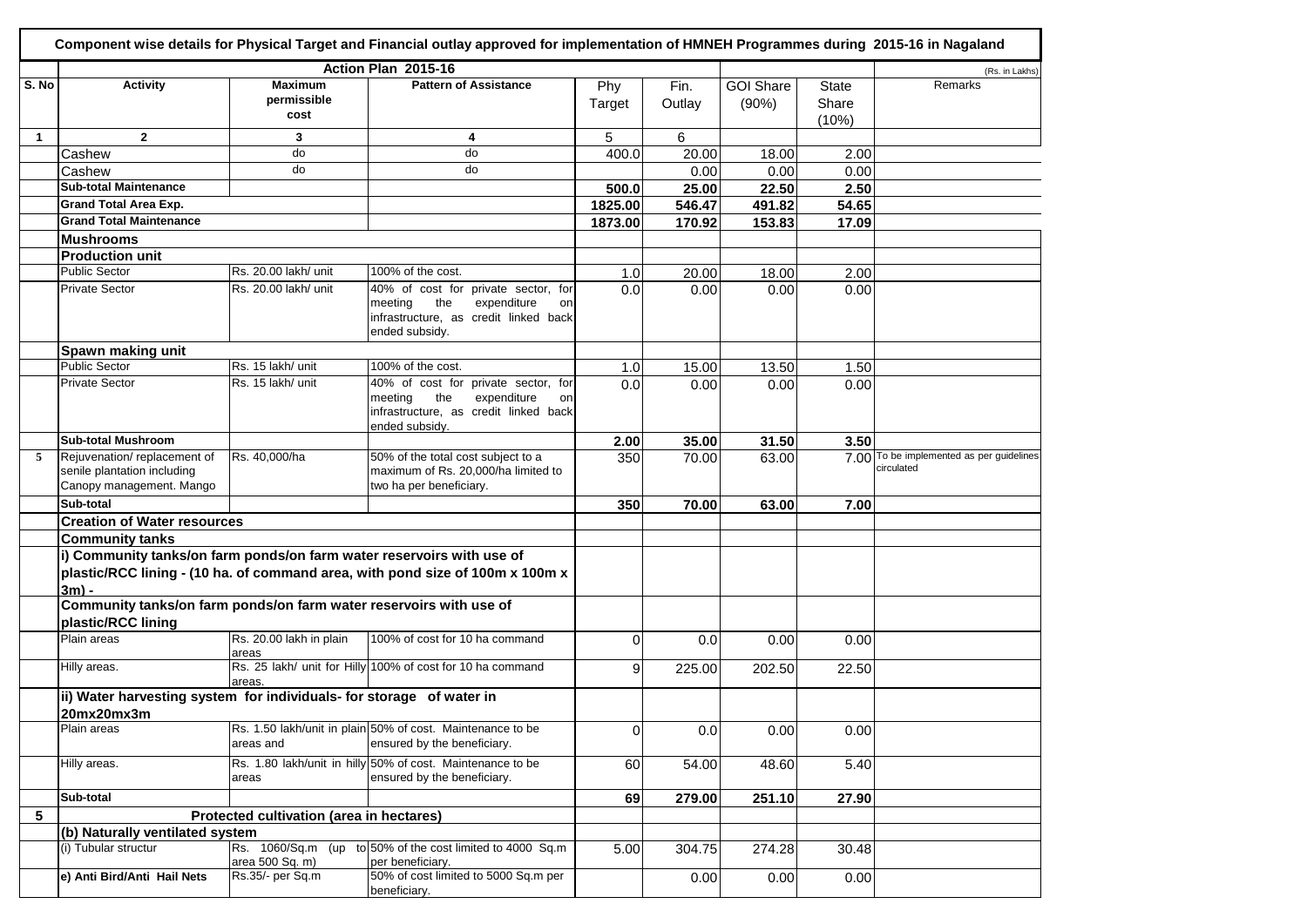|                |                                                                                                              |                                       | Component wise details for Physical Target and Financial outlay approved for implementation of HMNEH Programmes during 2015-16 in Nagaland                                                                                                                                        |               |                |                           |                                |                                                                                                          |
|----------------|--------------------------------------------------------------------------------------------------------------|---------------------------------------|-----------------------------------------------------------------------------------------------------------------------------------------------------------------------------------------------------------------------------------------------------------------------------------|---------------|----------------|---------------------------|--------------------------------|----------------------------------------------------------------------------------------------------------|
|                |                                                                                                              |                                       | Action Plan 2015-16                                                                                                                                                                                                                                                               |               |                |                           |                                | (Rs. in Lakhs)                                                                                           |
| S. No          | <b>Activity</b>                                                                                              | <b>Maximum</b><br>permissible<br>cost | <b>Pattern of Assistance</b>                                                                                                                                                                                                                                                      | Phy<br>Target | Fin.<br>Outlay | <b>GOI Share</b><br>(90%) | <b>State</b><br>Share<br>(10%) | Remarks                                                                                                  |
| $\mathbf{1}$   | $\mathbf{2}$                                                                                                 | 3                                     | 4                                                                                                                                                                                                                                                                                 | 5             | 6              |                           |                                |                                                                                                          |
|                | f) Cost of planting material &<br>cultivation of high value<br>vegetables grown in poly<br>house             | Rs.140/Sq. m                          | 50% of cost limited to 4000 Sq.m per<br>beneficiary.                                                                                                                                                                                                                              | 2.20          | 15.40          | 13.86                     | 1.54                           |                                                                                                          |
|                | g) Cost of planting material &<br>cultivation of Orchid &<br>Anthurium under poly<br>house/shade net house.  | Rs. 700/Sq.m                          | 50% of cost limited to 4000 Sq. m per<br>beneficiary.                                                                                                                                                                                                                             | 1.00          | 35.00          | 31.50                     | 3.50                           |                                                                                                          |
|                | h) Cost of planting material &<br>cultivation of Carnation &<br>Gerbera under poly<br>house/shade net house. | Rs. 610/Sq.m                          | 50% of cost limited to 4000 Sq. m per<br>beneficiary.                                                                                                                                                                                                                             | 0.50          | 15.25          | 13.73                     | 1.53                           |                                                                                                          |
|                | i) Cost of planting material &<br>cultivation of Rose and lilum<br>under poly house/shade net<br>house       | Rs. 426/Sq.m                          | 50% of cost limited to 4000 Sq. m per<br>beneficiary.                                                                                                                                                                                                                             | 2.50          | 53.25          | 47.93                     | 5.33                           |                                                                                                          |
|                | Sub-total protected cultivation                                                                              |                                       |                                                                                                                                                                                                                                                                                   | 11.20         | 423.65         | 381.29                    | 42.37                          |                                                                                                          |
| 6              | Promotion of Integrated Nutrient Management(INM)/ Integrated Pest                                            |                                       |                                                                                                                                                                                                                                                                                   |               |                |                           |                                |                                                                                                          |
|                | Promotion of IPM                                                                                             | Rs. 4000/ha                           | 30% of cost subject to a maximum of<br>Rs 1200/ha limited to 4.00 ha/<br>beneficiary.                                                                                                                                                                                             | 650           | 7.80           | 7.02                      | 0.78                           | To be need based and taken up after<br>identifying problem of pest / disease<br>and nutrient deficiency. |
|                | Promotion of INM                                                                                             | Rs. 4000/ha                           | 30% of cost subject to a maximum of<br>Rs 1200/ha limited to 4.00 ha/<br>beneficiary.                                                                                                                                                                                             | 650           | 7.80           | 7.02                      | $0.78$ do                      |                                                                                                          |
|                | Plant Health Clinic (PSUs)                                                                                   | Rs. 25.00 lakh/unit                   | 100 % of costs.                                                                                                                                                                                                                                                                   |               | 25.00          | 22.50                     | 2.50                           |                                                                                                          |
|                | Sub-total INM / IPM                                                                                          |                                       |                                                                                                                                                                                                                                                                                   | 1300          | 40.60          | 36.54                     | 4.06                           |                                                                                                          |
| $\overline{7}$ | <b>Adoption Organic Farming</b>                                                                              |                                       |                                                                                                                                                                                                                                                                                   |               |                |                           |                                |                                                                                                          |
|                | 2nd Year                                                                                                     | Rs. 20,000/ha                         | 50% of cost limited to Rs.10000/ha for<br>a maximum area of 4 ha. per<br>beneficiary, spread over a period of 3<br>years involving an assistance of<br>Rs.4000/- in first year and Rs.3000/-<br>each in second & third year. The<br>programme to be linked with<br>certification. | 0             | 0.00           | 0.00                      | 0.00                           |                                                                                                          |
|                | 3rd Year                                                                                                     | Rs. 20,000/ha                         | 50% of cost limited to Rs.10000/ha for<br>a maximum area of 4 ha. per<br>beneficiary, spread over a period of 3<br>years involving an assistance of<br>Rs.4000/- in first year and Rs.3000/-<br>each in second & third year. The<br>programme to be linked with<br>certification. | 500           | 15.00          | 13.50                     | 1.50                           |                                                                                                          |
|                | (ii) Organic Certification (no)                                                                              |                                       |                                                                                                                                                                                                                                                                                   |               |                |                           |                                |                                                                                                          |
|                | 3rd Year (ha)                                                                                                | Project based                         | Rs. 5 lakh for a cluster of 50 ha which<br>will include Rs.1.50 lakh in first year,<br>Rs. 1.50 lakh in second year and Rs.<br>2.00 lakh in third year.                                                                                                                           | $\mathbf{2}$  | 3.00           | 2.70                      |                                | 0.30 Project to be submitted                                                                             |
|                | iii) Vermi compost Units /organic input production unit                                                      |                                       |                                                                                                                                                                                                                                                                                   |               |                |                           |                                |                                                                                                          |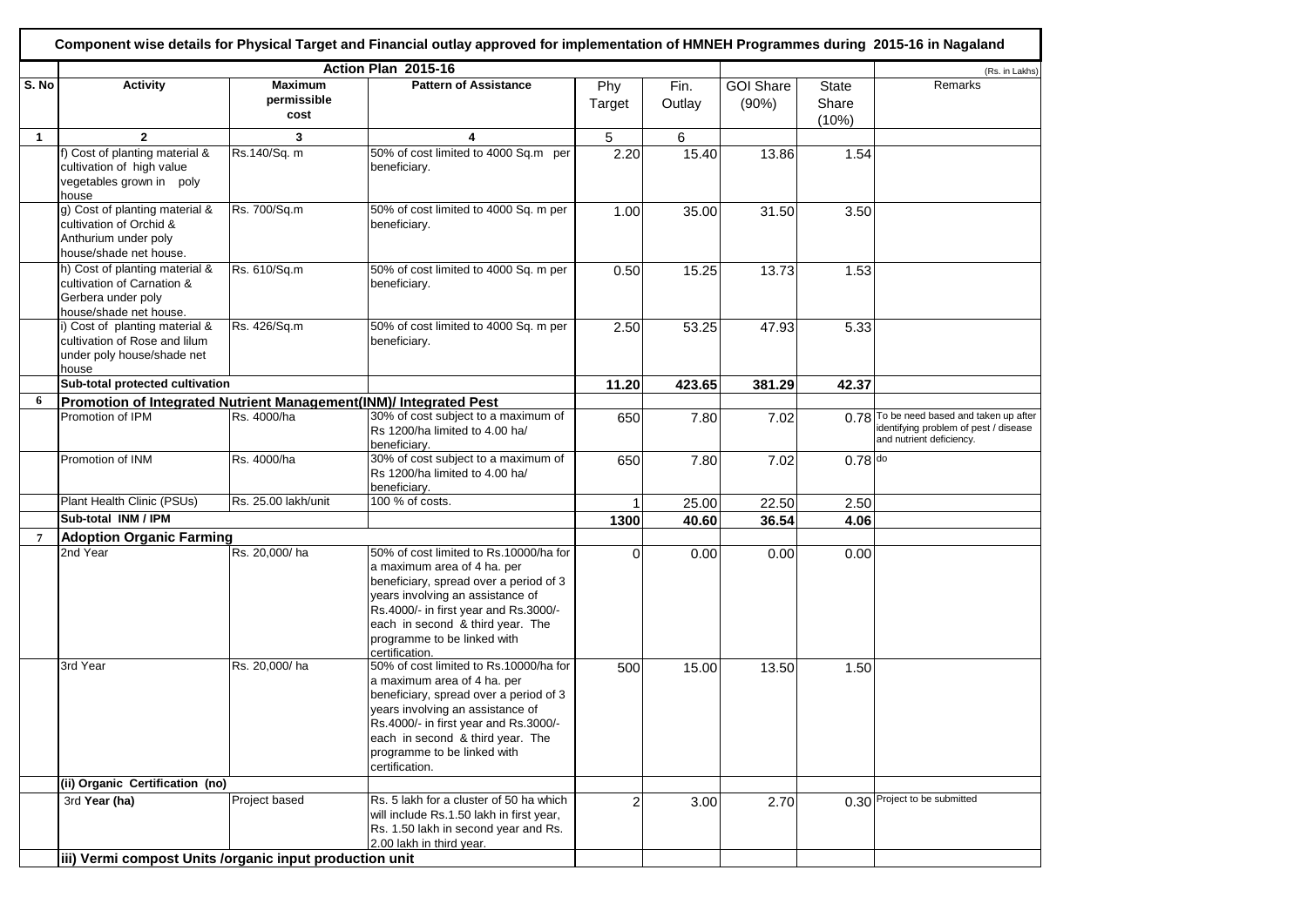|                  |                                                                                                    |                                                                                           | Component wise details for Physical Target and Financial outlay approved for implementation of HMNEH Programmes during 2015-16 in Nagaland                                                                                                                              |               |                |                           |                                |                                                                                            |
|------------------|----------------------------------------------------------------------------------------------------|-------------------------------------------------------------------------------------------|-------------------------------------------------------------------------------------------------------------------------------------------------------------------------------------------------------------------------------------------------------------------------|---------------|----------------|---------------------------|--------------------------------|--------------------------------------------------------------------------------------------|
|                  |                                                                                                    |                                                                                           | Action Plan 2015-16                                                                                                                                                                                                                                                     |               |                |                           |                                | (Rs. in Lakhs)                                                                             |
| S. No            | <b>Activity</b>                                                                                    | <b>Maximum</b><br>permissible<br>cost                                                     | <b>Pattern of Assistance</b>                                                                                                                                                                                                                                            | Phy<br>Target | Fin.<br>Outlay | <b>GOI Share</b><br>(90%) | <b>State</b><br>Share<br>(10%) | Remarks                                                                                    |
| $\mathbf{1}$     | $\mathbf{2}$                                                                                       | 3                                                                                         | 4                                                                                                                                                                                                                                                                       | 5             | 6              |                           |                                |                                                                                            |
|                  | i) Vermi compost Units                                                                             | Rs.1,00,000/ unit for<br>permanent structure and<br>Rs. 16,000/unit for HDPE<br>Vermibed. | 50% of cost conforming to the size of<br>the unit of 30'x8'x2.5' dimension of<br>permanent structure to be<br>administered on pro-rata basis. 50%<br>of cost conforming to the size of 96 cft<br>(12'x4'x2') and IS 15907:2010 to be<br>administered on pro-rata basis. | $\Omega$      | 0.00           | 0.00                      |                                | 0.00 Designs para meter of HDPE beds<br>will conformer to BIS standards (IS<br>15907:2010) |
|                  | ii) Vermibeds                                                                                      | do                                                                                        | do                                                                                                                                                                                                                                                                      | 450           | 36.00          | 32.40                     | 3.60                           |                                                                                            |
|                  | Sub-total                                                                                          |                                                                                           |                                                                                                                                                                                                                                                                         | 0.00          | 54.00          | 48.60                     | 5.40                           |                                                                                            |
|                  | <b>Certification for Good</b><br>Agricultural Practices (GAP),<br>Including infrastructure         | Rs. 10,000/ha                                                                             | 50% of the cost for maximum of<br>4ha/beneficiary.                                                                                                                                                                                                                      | 0             | 0.00           | 0.00                      | 0.00                           |                                                                                            |
|                  | <b>Centre of Excellence for</b><br><b>Horticulture</b>                                             | Rs.1000.00 lakh/ centre                                                                   | 100% of cost to public sector. This<br>can be established through bi-<br>lateral co-operation also.                                                                                                                                                                     | 3             | 630.00         | 567.00                    |                                | 63.00 Project to be submitted                                                              |
| 8                | Pollination support through beekeeping                                                             |                                                                                           |                                                                                                                                                                                                                                                                         |               |                |                           |                                |                                                                                            |
|                  | Honey bee colony                                                                                   | Rs.2000/colony of 8<br>frames                                                             | 40% of cost limited to 50 colonies /<br>beneficiary.                                                                                                                                                                                                                    | 1160          | 9.28           | 8.35                      | 0.93                           |                                                                                            |
|                  | <b>Hives</b>                                                                                       | Rs 2000/ per hive.                                                                        | 40% of cost limited to 50 colonies /<br>beneficiary.                                                                                                                                                                                                                    | 1160          | 9.28           | 8.35                      | 0.93                           |                                                                                            |
|                  | Equipment including honey<br>extractor (4 frame), food grade<br>container (30 kg), net, etc.       | Rs. 20,000/set                                                                            | 40% of the cost limited to one set per<br>beneficiary.                                                                                                                                                                                                                  | 120           | 9.60           | 8.64                      | 0.96                           |                                                                                            |
|                  | Sub-total                                                                                          |                                                                                           |                                                                                                                                                                                                                                                                         | 2320          | 28.16          | 25.34                     | 2.82                           |                                                                                            |
| $\boldsymbol{Q}$ | <b>Horticulture Mechanization</b>                                                                  |                                                                                           |                                                                                                                                                                                                                                                                         |               |                |                           |                                |                                                                                            |
|                  | i) Tractor (upto 20 PTO HP)                                                                        | 3.00 lakh/unit                                                                            | 25% of cost, subject to a maximum of<br>Rs. 0.75 lakh/unit for general category<br>farmers, and in the case if SC, ST,<br>Small & Marginal famers, women<br>farmers and beneficiaries in NE<br>states, 35% of cost, subject to a<br>maximum of Rs. 1.00 lakh per unit.  | 100           | 100.00         | 90.00                     | 10.00                          |                                                                                            |
|                  | ii) Power Tiller                                                                                   |                                                                                           |                                                                                                                                                                                                                                                                         |               |                |                           |                                |                                                                                            |
|                  | Sub-total                                                                                          |                                                                                           |                                                                                                                                                                                                                                                                         | 100           | 100.00         | 90.00                     | 10.00                          |                                                                                            |
|                  | <b>Technology Dissemination</b><br>through demonstration/ Front<br><b>Line Demonstration (FLD)</b> | Rs. 25.00 lakh                                                                            | 75 % of cost in farmers' field and<br>100% of cost in farms belonging to<br>Public Sector, SAUs etc. No change                                                                                                                                                          | 4             | 95.83          | 86.25                     |                                | 9.58 Project to be submitted                                                               |
| 10               | Human Resource Development (HRD)                                                                   |                                                                                           |                                                                                                                                                                                                                                                                         |               |                |                           |                                |                                                                                            |
|                  | HRD for Supervisors &<br>Entrepreneurs                                                             | Rs. 20.00 lakh / unit                                                                     | 100% of the cost in first year. In<br>subsequent years, cost of<br>infrastructure not to be claimed.                                                                                                                                                                    | 1             | 20.00          | 18.00                     | 2.00                           |                                                                                            |
|                  | <b>HRD for Gardeners</b>                                                                           | Rs. 15.00 lakh / unit                                                                     | 100% of the cost.                                                                                                                                                                                                                                                       | $\mathbf{1}$  | 15.00          | 13.50                     | 1.50                           |                                                                                            |
|                  |                                                                                                    | <b>Training of farmers</b>                                                                |                                                                                                                                                                                                                                                                         |               |                |                           |                                |                                                                                            |
|                  | Within the State                                                                                   | Rs. 1000/day per farmer<br>including transport                                            | 100% of the cost.                                                                                                                                                                                                                                                       | 800           | 8.00           | 7.20                      | 0.80                           |                                                                                            |
|                  | Outside the state                                                                                  | Project based as per<br>actual.                                                           | 100% of the cost.                                                                                                                                                                                                                                                       | 600           | 12.00          | 10.80                     | 1.20                           |                                                                                            |
|                  |                                                                                                    | (e) Exposure visit of farmers                                                             |                                                                                                                                                                                                                                                                         |               |                |                           |                                |                                                                                            |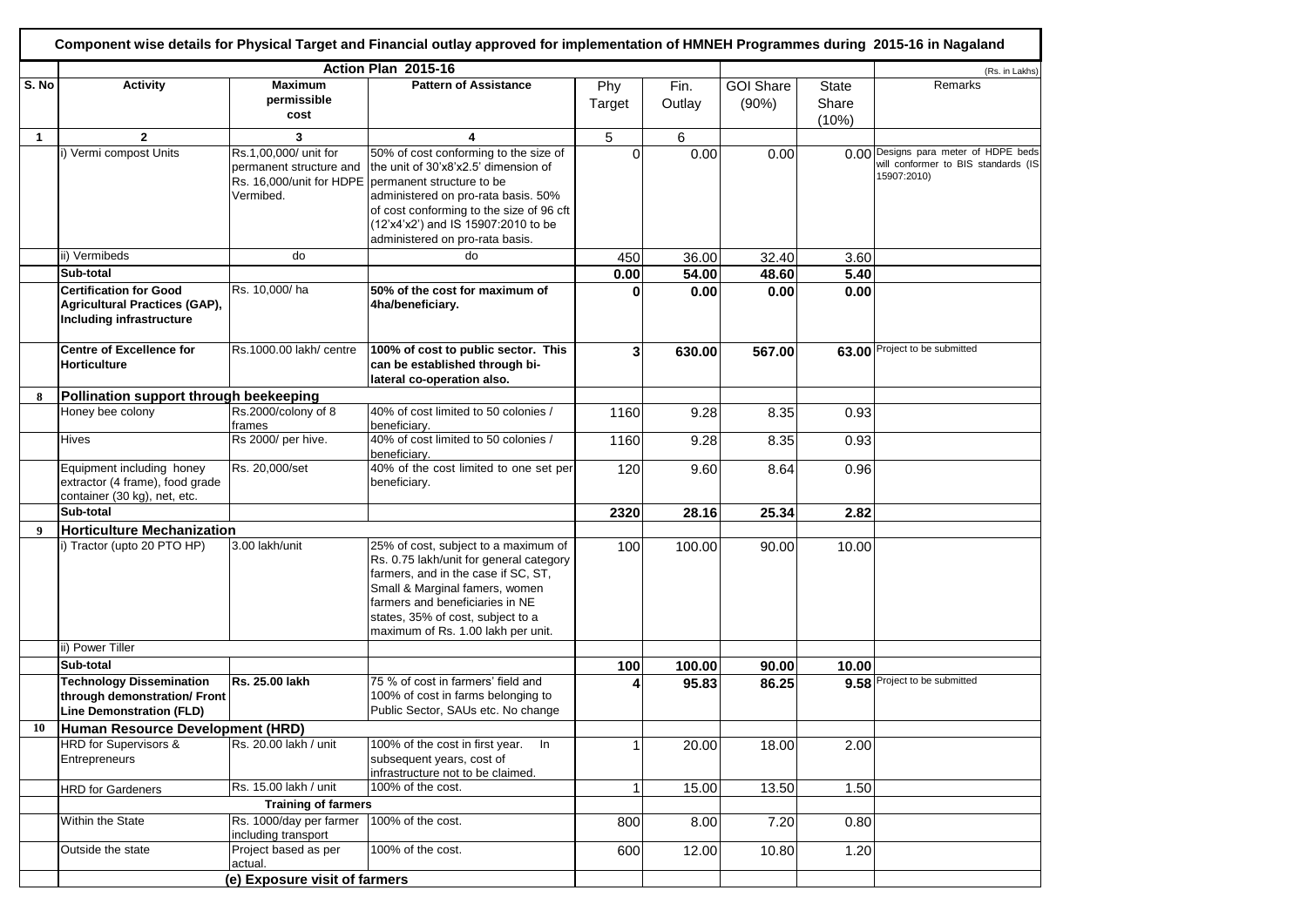|              |                                                                                 |                                                               | Component wise details for Physical Target and Financial outlay approved for implementation of HMNEH Programmes during 2015-16 in Nagaland                       |                |                 |                           |                                |                                                                                                                                                   |
|--------------|---------------------------------------------------------------------------------|---------------------------------------------------------------|------------------------------------------------------------------------------------------------------------------------------------------------------------------|----------------|-----------------|---------------------------|--------------------------------|---------------------------------------------------------------------------------------------------------------------------------------------------|
|              |                                                                                 |                                                               | Action Plan 2015-16                                                                                                                                              |                |                 |                           |                                | (Rs. in Lakhs)                                                                                                                                    |
| S. No        | <b>Activity</b>                                                                 | <b>Maximum</b><br>permissible<br>cost                         | <b>Pattern of Assistance</b>                                                                                                                                     | Phy<br>Target  | Fin.<br>Outlay  | <b>GOI Share</b><br>(90%) | <b>State</b><br>Share<br>(10%) | Remarks                                                                                                                                           |
| $\mathbf{1}$ | $\mathbf{2}$                                                                    | 3                                                             | 4                                                                                                                                                                | 5              | $6\phantom{.}6$ |                           |                                |                                                                                                                                                   |
|              | <b>Outside the State</b>                                                        | Project based as per<br>actual.                               | 100% of the cost.                                                                                                                                                | 300            | 6.00            | 5.40                      | 0.60                           |                                                                                                                                                   |
|              | Outside India                                                                   |                                                               | Rs. 4.00 lakh / participant Project Based. 100% of air/rail travel<br>cost.                                                                                      | 1.00           | 4.00            | 3.60                      |                                | 0.40 Project to be submitted                                                                                                                      |
|              |                                                                                 | Training / study tour of technical staff/ field functionaries |                                                                                                                                                                  |                |                 |                           |                                |                                                                                                                                                   |
|              | <b>Within the State</b>                                                         | Rs.300/day per<br>participant plus TA/DA,<br>as admissible    | 100% of the cost.                                                                                                                                                | 250            | 5.00            | 4.50                      | 0.50                           |                                                                                                                                                   |
|              | Study tour to progressive<br>States/ units (group of<br>minimum 5 participants) | Rs.800/day per<br>participant plus TA/DA,<br>as admissible    | 100% of the cost.                                                                                                                                                | 200            | 6.00            | 5.40                      | 0.60                           |                                                                                                                                                   |
|              | Outside India                                                                   |                                                               | Rs. 6.00 lakh / participant 100% of the cost on actual basis.                                                                                                    | $\overline{2}$ | 12.00           | 10.80                     |                                | 1.20 Project to be submitted                                                                                                                      |
|              | Sub-total                                                                       |                                                               |                                                                                                                                                                  | 2155           | 88.00           | 79.20                     | 8.80                           |                                                                                                                                                   |
| 11           |                                                                                 | INTEGRATED POST HARVEST MANAGEMENT                            |                                                                                                                                                                  |                |                 |                           |                                |                                                                                                                                                   |
|              | Pack house / On farm<br>collection & storage unit                               | Rs. 4.00 lakh/unit with<br>size of 9Mx6M                      | 50% of the capital cost.                                                                                                                                         | 60             | 120.00          | 108.00                    |                                | 12.00 Minutes of SLEC meeting to be<br>submitted along with<br>details of<br>beneficiareis, locaiton,<br>etc to<br>facilitate release of funds.   |
|              |                                                                                 | drying and weighing.                                          | Integrated pack house with facilities for conveyer belt, sorting, grading units, washing,                                                                        |                |                 |                           |                                |                                                                                                                                                   |
|              | Evaporative / low energy<br>cool chamber (8 MT)                                 | Rs. 5.00 lakh/unit                                            | 50% of the total cost.                                                                                                                                           | 20             | 50.00           | 45.00                     |                                | 5.00 Minutes of SLEC meeting to be<br>submitted along with details of<br>beneficiareis,<br>locaiton,<br>etc to<br>facilitate release of funds.    |
|              | Primary/Mobile/Minimal<br>processing unit                                       | Rs 25.00 lakh/unit                                            | Credit linked back-ended subsidy @<br>40% of the cost of project in general<br>areas and 50% of cost in case of Hilly                                            | 25             | 343.75          | 309.38                    | 34.38                          |                                                                                                                                                   |
|              | <b>Preservation Unit</b>                                                        | Rs. 2.00 lakh/unit.                                           | 50% of the total cost.                                                                                                                                           | 30             | 30.00           | 27.00                     |                                | 3.00 Project to be submitted                                                                                                                      |
|              | Pusa Zero energy cool<br>chamber (100 kg)                                       | Rs. 4000/unit.                                                | 50% of the total cost.                                                                                                                                           | $\Omega$       | 0.00            | 0.00                      |                                | 0.00 Minutes of SLEC meeting to be<br>submitted along with<br>details of<br>beneficiareis,<br>locaiton,<br>etc to<br>facilitate release of funds. |
|              | Sub-total                                                                       |                                                               |                                                                                                                                                                  | 135            | 543.75          | 489.38                    | 54.38                          |                                                                                                                                                   |
| 12           |                                                                                 | <b>PRODUCE</b>                                                | <b>ESTABLISHMENT OF MARKETING INFRASTRUCTURE FOR HORTICULTURAL</b>                                                                                               |                |                 |                           |                                |                                                                                                                                                   |
|              | Rural Markets/ Apni<br>mandies/Direct markets                                   | Rs. 25.00 lakh                                                | Credit linked back-ended subsidy @<br>40% of the capital cost of project in<br>general areas and 55% in case of Hilly<br>& Scheduled areas, per beneficiary.     | 11             | 151.25          | 136.13                    |                                | 15.13 Past committed liabilites of Rural<br>Primary Markets and Apni Mandies<br>for MM-III. Project to be submitted.<br>Project to be submitted   |
|              | Sub-total                                                                       |                                                               |                                                                                                                                                                  | 11.00          | 151.25          | 136.13                    | 15.13                          |                                                                                                                                                   |
|              | <b>Functional Infrastructure for:</b>                                           |                                                               |                                                                                                                                                                  |                |                 |                           |                                |                                                                                                                                                   |
|              | Collection, sorting/ grading,<br>packing units etc.                             | Rs.15.00 lakh                                                 | Credit linked back-ended subsidy @<br>40% of the capital cost of project in<br>general areas and 55 % in case of<br>Hilly & Scheduled areas, per<br>beneficiary. | 0.00           | 0.00            | 0.00                      | 0.00                           |                                                                                                                                                   |
|              | Quality control/ analysis lab                                                   | Rs. 200.00 lakh                                               | 100% of the total cost to public sector<br>as credit linked back ended subsidy.                                                                                  | 0.00           | 0.00            | 0.00                      | 0.00                           |                                                                                                                                                   |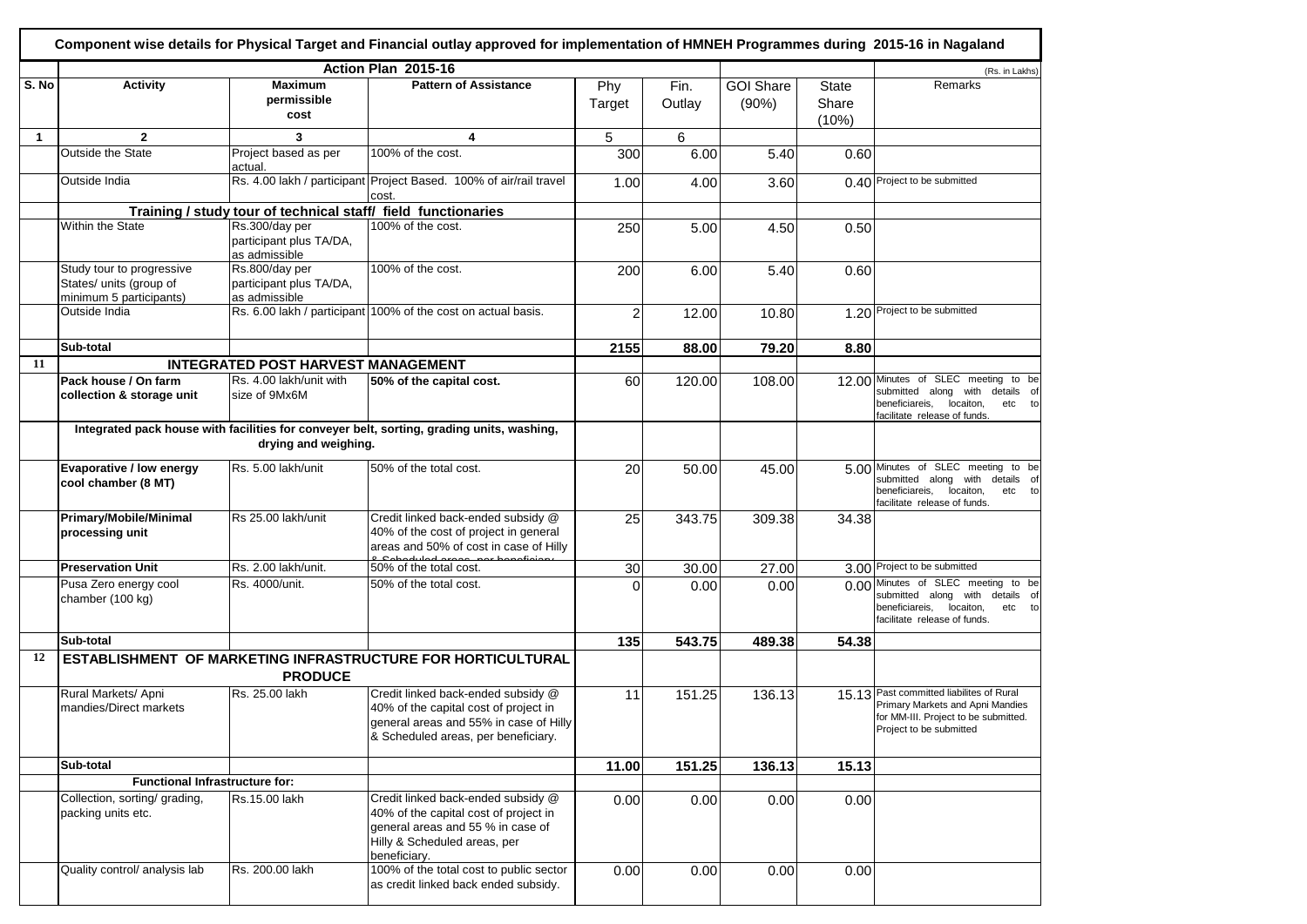|              |                                                                                                                                                                            |                                                                                                                                                  | Component wise details for Physical Target and Financial outlay approved for implementation of HMNEH Programmes during 2015-16 in Nagaland |               |                |                           |                                |                                                                                                                                              |
|--------------|----------------------------------------------------------------------------------------------------------------------------------------------------------------------------|--------------------------------------------------------------------------------------------------------------------------------------------------|--------------------------------------------------------------------------------------------------------------------------------------------|---------------|----------------|---------------------------|--------------------------------|----------------------------------------------------------------------------------------------------------------------------------------------|
|              |                                                                                                                                                                            |                                                                                                                                                  | Action Plan 2015-16                                                                                                                        |               |                |                           |                                | (Rs. in Lakhs)                                                                                                                               |
| S. No        | <b>Activity</b>                                                                                                                                                            | <b>Maximum</b><br>permissible<br>cost                                                                                                            | <b>Pattern of Assistance</b>                                                                                                               | Phy<br>Target | Fin.<br>Outlay | <b>GOI Share</b><br>(90%) | <b>State</b><br>Share<br>(10%) | Remarks                                                                                                                                      |
| $\mathbf{1}$ | $\mathbf{2}$                                                                                                                                                               | 3                                                                                                                                                | 4                                                                                                                                          | 5             | 6              |                           |                                |                                                                                                                                              |
|              | Quality control/ analysis lab                                                                                                                                              | Rs. 200.00 lakh                                                                                                                                  | 50% of cost to private sector as credit<br>linked back ended subsidy.                                                                      | 0.00          | 0.00           | 0.00                      | 0.00                           |                                                                                                                                              |
|              | Gravity operated rope way in<br>hilly areas                                                                                                                                | Rs. 15.00 lakh/km                                                                                                                                | Credit linked back-ended subsidy @<br>50% of capital costs in Hilly areas.                                                                 | 0.00          | 0.00           | 0.00                      | 0.00                           |                                                                                                                                              |
|              | Sub-total                                                                                                                                                                  |                                                                                                                                                  |                                                                                                                                            | 0.00          | 0.00           | 0.00                      | 0.00                           |                                                                                                                                              |
|              | <b>FOOD PROCESSING</b>                                                                                                                                                     |                                                                                                                                                  |                                                                                                                                            |               |                |                           |                                |                                                                                                                                              |
|              | Food processing units                                                                                                                                                      | Rs. 800 lakh/unit                                                                                                                                | Credit linked back ended capital<br>investment assistance of 50% of cost<br>in the States of J&K, Himachal and<br>Uttarakhand              | 0.00          | 0.00           | 0.00                      | 0.00                           |                                                                                                                                              |
|              | Sub-total                                                                                                                                                                  |                                                                                                                                                  |                                                                                                                                            | 0.00          | 0.00           | 0.00                      | 0.00                           |                                                                                                                                              |
|              | <b>SPECIAL INTERVENTIONS</b>                                                                                                                                               |                                                                                                                                                  |                                                                                                                                            |               |                |                           |                                |                                                                                                                                              |
|              | Innovative interventions not<br>covered under any GOI<br>schemes                                                                                                           | 10% of outlay                                                                                                                                    | 50% of cost, based on project<br>proposal.                                                                                                 | 4.00          | 40.00          | 36.00                     | 4.00                           |                                                                                                                                              |
|              | Tackling of emergent<br>/unforeseen requirements of<br><b>SHMs</b>                                                                                                         | Rs.20.00 lakh                                                                                                                                    | 50% of cost, based on project<br>proposal.                                                                                                 |               | 0.00           | 0.00                      | 0.00                           |                                                                                                                                              |
|              | Sub-total                                                                                                                                                                  |                                                                                                                                                  |                                                                                                                                            | 4.00          | 40.00          | 36.00                     | 4.00                           |                                                                                                                                              |
| 13           |                                                                                                                                                                            | <b>Mission Management</b>                                                                                                                        |                                                                                                                                            |               |                |                           |                                |                                                                                                                                              |
|              | <b>State &amp; Districts Mission</b><br>Offices and implementing<br>agencies for administrative<br>expenses, project, preparation,<br>computerization, contingency<br>etc. | 5% of total annual<br>expenditure on the basis<br>of appraised needs to<br><b>State Horticulture</b><br>Mission (SHM) /<br>implementing Agencies | 100% assistance.                                                                                                                           |               | 191.70         | 172.53                    | 19.17                          |                                                                                                                                              |
|              | Institutional Strengthening,<br>hire/purchase of vehicles,<br>hardware/software                                                                                            | Project based                                                                                                                                    | 100% assistance.                                                                                                                           |               |                | 0.00                      |                                | 0.00 Project to be submitted                                                                                                                 |
|              | Seminars, conferences, workshops, exhibitions, Kisan<br>Mela, horticulture shows, honey festivals etc.                                                                     |                                                                                                                                                  |                                                                                                                                            |               |                |                           |                                | Minutes of SLEC meeting to be<br>submitted along with<br>details of<br>beneficiareis,<br>locaiton,<br>etc to<br>facilitate release of funds. |
|              | International level                                                                                                                                                        | Rs. 7.50 lakh per event.                                                                                                                         | 100% of cost per event of 4 days, on<br>pro rata basis.                                                                                    | $\Omega$      | 0.00           | 0.00                      | 0.00                           |                                                                                                                                              |
|              | National level                                                                                                                                                             | Rs. 5.00 lakh per event.                                                                                                                         | 100% of cost per event of two days.                                                                                                        | 4             | 20.00          | 18.00                     | 2.00                           |                                                                                                                                              |
|              | State level                                                                                                                                                                | Rs. 3.00 lakh / event                                                                                                                            | 100% assistance subject to a<br>maximum of Rs.3.00 lakh per event of<br>two days.                                                          | 8             | 24.00          | 21.60                     | 2.40                           |                                                                                                                                              |
|              | District level                                                                                                                                                             | Rs. 2.00 lakh / event                                                                                                                            | 100% assistance subject to a<br>maximum of Rs.2.00 lakh per event of<br>two days.                                                          | 8             | 16.00          | 14.40                     | 1.60                           |                                                                                                                                              |
|              | Information dissemination<br>through publicity, printed<br>literature etc and local<br>advertisements                                                                      | Rs. 0.40 lakh/ block                                                                                                                             | 100% of cost.                                                                                                                              | 50            | 20.00          | 18.00                     | 2.00                           |                                                                                                                                              |